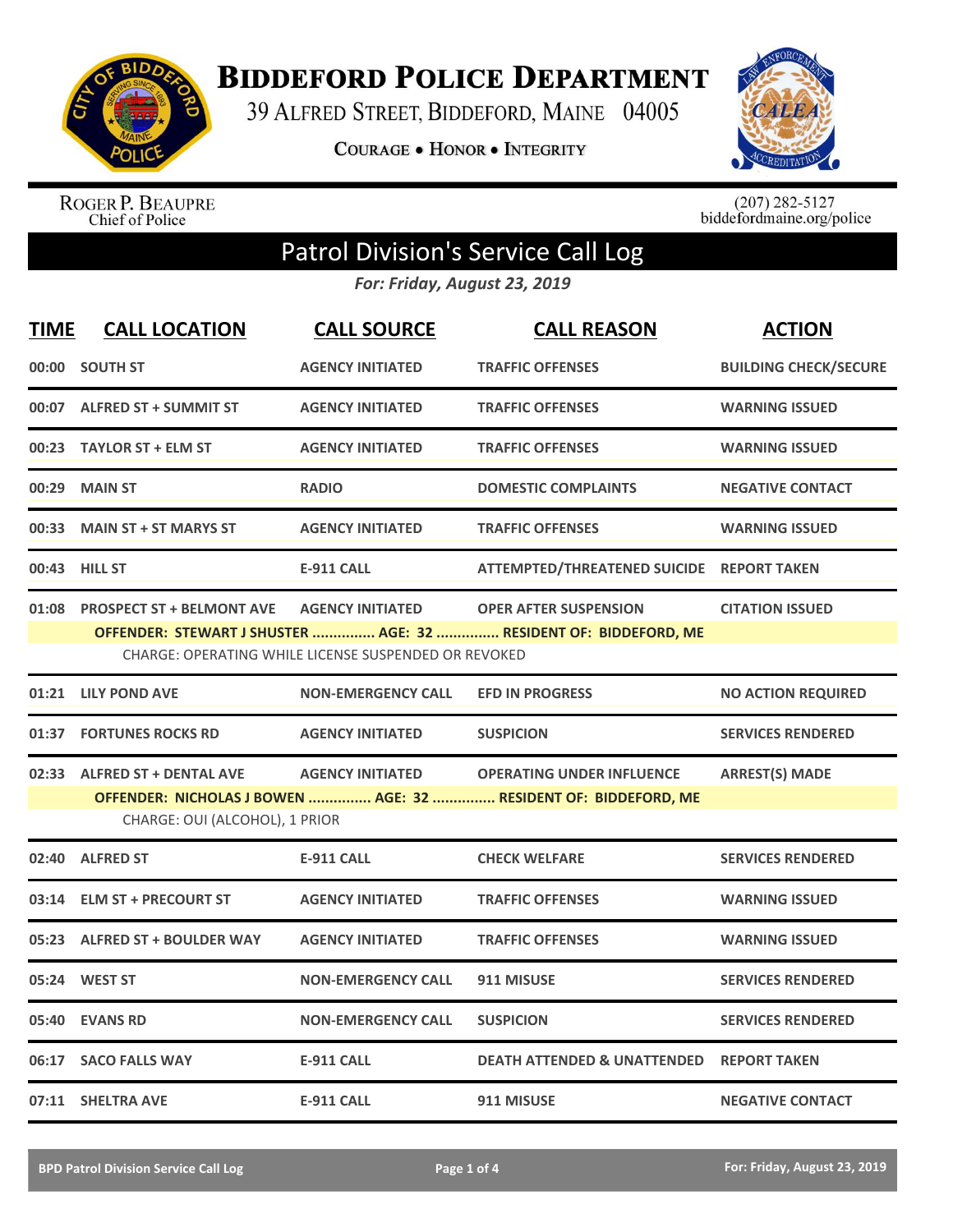| <b>TIME</b> | <b>CALL LOCATION</b>                                  | <b>CALL SOURCE</b>        | <b>CALL REASON</b>                                                                              | <b>ACTION</b>             |
|-------------|-------------------------------------------------------|---------------------------|-------------------------------------------------------------------------------------------------|---------------------------|
|             | 07:35 DARTMOUTH ST                                    | <b>E-911 CALL</b>         | 911 MISUSE                                                                                      | <b>NEGATIVE CONTACT</b>   |
|             | 08:59 LEVI LN                                         | <b>NON-EMERGENCY CALL</b> | <b>BURGLARY OF A MOTOR VEHICLE</b>                                                              | <b>REPORT TAKEN</b>       |
|             | 09:04 LEVI LN                                         | <b>NON-EMERGENCY CALL</b> | <b>BURGLARY OF A MOTOR VEHICLE</b>                                                              | <b>SERVICES RENDERED</b>  |
|             | 09:45 BIRCH ST                                        | <b>NON-EMERGENCY CALL</b> | <b>ANIMAL COMPLAINT</b>                                                                         | <b>SERVICES RENDERED</b>  |
|             | 09:51 FORTUNES ROCKS RD                               | <b>E-911 CALL</b>         | 911 MISUSE                                                                                      | <b>NO ACTION REQUIRED</b> |
|             | 10:25 WEST ST                                         | <b>NON-EMERGENCY CALL</b> | <b>ANIMAL COMPLAINT</b>                                                                         | <b>SERVICES RENDERED</b>  |
|             | 10:43 SOUTH ST                                        | <b>AGENCY INITIATED</b>   | <b>TRAFFIC OFFENSES</b>                                                                         | <b>WARNING ISSUED</b>     |
|             | 10:46 ALFRED ST                                       | <b>NON-EMERGENCY CALL</b> | <b>THEFT</b>                                                                                    | <b>REPORT TAKEN</b>       |
|             | 11:03 LINCOLN ST                                      | <b>E-911 CALL</b>         | 911 MISUSE                                                                                      | <b>NEGATIVE CONTACT</b>   |
|             | 12:03 BOULDER WAY                                     | <b>AGENCY INITIATED</b>   | <b>DISABLED VEHICLE</b>                                                                         | <b>SERVICES RENDERED</b>  |
|             | 12:13 WENTWORTH ST                                    | <b>NON-EMERGENCY CALL</b> | <b>HARASSMENT</b>                                                                               | <b>REPORT TAKEN</b>       |
| 12:20       | <b>ALFRED ST</b><br><b>CHARGE: DRINKING IN PUBLIC</b> | <b>RADIO</b>              | <b>DRINKING IN PUBLIC</b><br>OFFENDER: DALE EUGENE EVERETT  AGE: 67  RESIDENT OF: BIDDEFORD, ME | <b>ARREST(S) MADE</b>     |
| 13:13       | <b>MILE STRETCH RD</b>                                | <b>AGENCY INITIATED</b>   | <b>TRESPASSING</b>                                                                              | <b>SERVICES RENDERED</b>  |
|             | <b>13:19 MAIN ST</b>                                  | <b>NON-EMERGENCY CALL</b> | <b>FRAUD (INSUFFICIENT FUNDS)</b>                                                               | <b>REPORT TAKEN</b>       |
|             | 13:34 ST MARYS ST                                     | <b>NON-EMERGENCY CALL</b> | <b>CHECK WELFARE</b>                                                                            | <b>SERVICES RENDERED</b>  |
|             | 13:35 ALFRED ST                                       | <b>WALK-IN AT STATION</b> | <b>THEFT</b>                                                                                    | <b>REPORT TAKEN</b>       |
|             | 13:36 POOL ST                                         | E-911 CALL                | <b>CRIM THREAT / TERRORIZING</b>                                                                | <b>REPORT TAKEN</b>       |
|             | 13:46 BRIARWOOD DR                                    | <b>NON-EMERGENCY CALL</b> | <b>BURGLARY OF A MOTOR VEHICLE</b>                                                              | <b>REPORT TAKEN</b>       |
|             | 13:57 ALFRED ST                                       | <b>NON-EMERGENCY CALL</b> | <b>COURT ORDERED CHECK IN</b>                                                                   | <b>SERVICES RENDERED</b>  |
|             | 14:04 ST MARYS ST                                     | <b>WALK-IN AT STATION</b> | <b>PAPERWORK</b>                                                                                | <b>SERVICES RENDERED</b>  |
|             | 14:06 ALFRED ST                                       | <b>NON-EMERGENCY CALL</b> | <b>ARTICLES LOST/FOUND</b>                                                                      | <b>SERVICES RENDERED</b>  |
|             | 14:38 BACON ST                                        | <b>WALK-IN AT STATION</b> | <b>CIVIL COMPLAINT</b>                                                                          | <b>CIVIL COMPLAINT</b>    |
|             | 14:56 LINCOLN ST                                      | <b>E-911 CALL</b>         | 911 MISUSE                                                                                      | <b>NO ACTION REQUIRED</b> |
|             | 14:56 LESTER B ORCUTT BLVD                            | <b>NON-EMERGENCY CALL</b> | <b>PARKING COMPLAINT</b>                                                                        | <b>SERVICES RENDERED</b>  |
|             | 15:16 ALFRED ST                                       | <b>NON-EMERGENCY CALL</b> | <b>CIVIL COMPLAINT</b>                                                                          | <b>CIVIL COMPLAINT</b>    |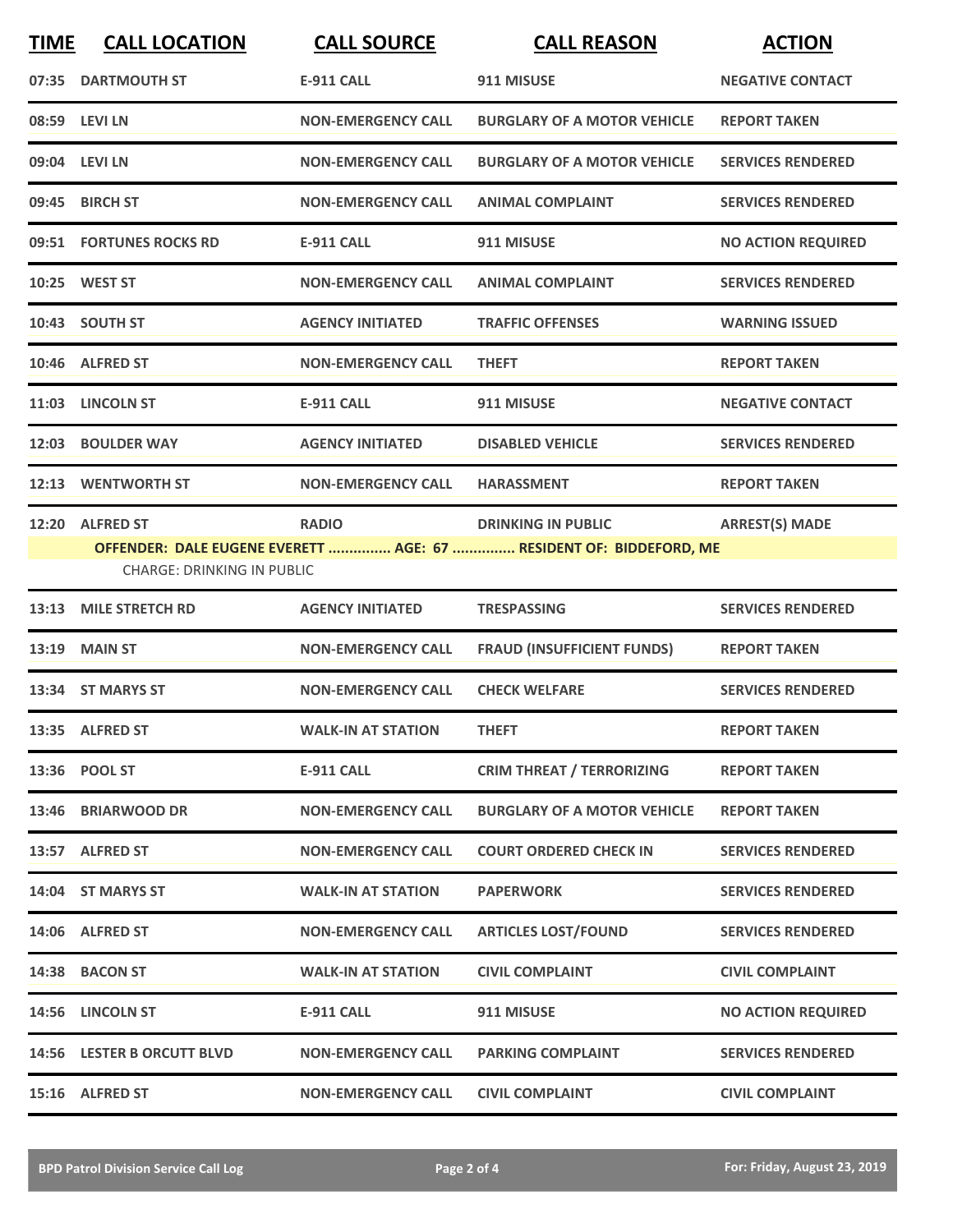| <b>TIME</b> | <b>CALL LOCATION</b>               | <b>CALL SOURCE</b>        | <b>CALL REASON</b>                     | <b>ACTION</b>             |
|-------------|------------------------------------|---------------------------|----------------------------------------|---------------------------|
| 15:25       | <b>BRIDGE RD + MILE STRETCH RD</b> | <b>AGENCY INITIATED</b>   | <b>ALL OTHER</b>                       | <b>SERVICES RENDERED</b>  |
| 15:48       | <b>ANDREWS RD</b>                  | <b>E-911 CALL</b>         | 911 MISUSE                             | <b>NO ACTION REQUIRED</b> |
| 15:49       | <b>BIDDEFORD GATEWAY CTR</b>       | <b>NON-EMERGENCY CALL</b> | <b>SHOPLIFTING</b>                     | <b>SERVICES RENDERED</b>  |
| 16:25       | MAIN ST                            | <b>AGENCY INITIATED</b>   | <b>FOOT PATROL</b>                     | <b>SERVICES RENDERED</b>  |
|             | 17:36 WATER ST                     | <b>E-911 CALL</b>         | 911 MISUSE                             | <b>SERVICES RENDERED</b>  |
| 17:36       |                                    | <b>E-911 CALL</b>         | 911 MISUSE                             | <b>NO ACTION REQUIRED</b> |
|             | 17:39 ELM ST                       | <b>AGENCY INITIATED</b>   | <b>TRAFFIC OFFENSES</b>                | <b>WARNING ISSUED</b>     |
| 17:55       | <b>MAIN ST</b>                     | <b>NON-EMERGENCY CALL</b> | <b>ASSAULT</b>                         | <b>UNFOUNDED</b>          |
|             | 18:21 WEST ST + FOREST ST          | <b>AGENCY INITIATED</b>   | <b>TRAFFIC OFFENSES</b>                | <b>WARNING ISSUED</b>     |
|             | <b>18:41 YALE ST</b>               | <b>E-911 CALL</b>         | 911 MISUSE                             | <b>WARNING ISSUED</b>     |
|             | 19:12 WASHINGTON ST + MAIN ST      | <b>NON-EMERGENCY CALL</b> | <b>PARKING COMPLAINT</b>               | <b>UNFOUNDED</b>          |
| 19:26       | <b>ALFRED ST + BARRA RD</b>        | <b>AGENCY INITIATED</b>   | <b>TRAFFIC OFFENSES</b>                | <b>WARNING ISSUED</b>     |
|             | 19:31 ST MARYS ST                  | <b>AGENCY INITIATED</b>   | <b>PROTECTION FROM ABUSE SERVIC</b>    | <b>PAPERWORK SERVED</b>   |
|             | 19:34 ALFRED ST                    | <b>WALK-IN AT STATION</b> | <b>ALL OTHER</b>                       | <b>SERVICES RENDERED</b>  |
|             | 19:40 LINDALE AVE + ELM ST         | <b>AGENCY INITIATED</b>   | <b>TRAFFIC OFFENSES</b>                | <b>VSAC ISSUED</b>        |
|             | 19:57 GEORGE ST                    | <b>AGENCY INITIATED</b>   | <b>PAPERWORK</b>                       | <b>PAPERWORK SERVED</b>   |
|             | 20:17 BOULDER WAY + ALFRED ST      | <b>AGENCY INITIATED</b>   | <b>TRAFFIC OFFENSES</b>                | <b>WARNING ISSUED</b>     |
|             | 20:42 POOL ST + TRIX LN            | <b>AGENCY INITIATED</b>   | <b>TRAFFIC OFFENSES</b>                | <b>WARNING ISSUED</b>     |
|             | 20:47 HILL ST + WEST ST            | <b>NON-EMERGENCY CALL</b> | <b>FIREWORKS COMPLAINT</b>             | <b>NEGATIVE CONTACT</b>   |
|             | 20:51 COTTAGE ST                   | <b>NON-EMERGENCY CALL</b> | <b>SUSPICION</b>                       | <b>GONE ON ARRIVAL</b>    |
|             | 20:59 SOUTH ST                     | E-911 CALL                | <b>SUSPICION</b>                       | <b>NEGATIVE CONTACT</b>   |
|             | 21:12 WENTWORTH ST                 | <b>NON-EMERGENCY CALL</b> | <b>CRIMINAL MISCHIEF</b>               | <b>REPORT TAKEN</b>       |
|             | 21:52 WEST ST                      | <b>AGENCY INITIATED</b>   | <b>TRAFFIC OFFENSES</b>                | <b>WARNING ISSUED</b>     |
|             | 23:07 MARINER WAY                  | <b>AGENCY INITIATED</b>   | <b>TRAFFIC OFFENSES</b>                | <b>VSAC ISSUED</b>        |
|             | 23:20 ALFRED ST                    | <b>NON-EMERGENCY CALL</b> | ATTEMPTED/THREATENED SUICIDE UNFOUNDED |                           |
|             | 23:24 ELM ST                       | <b>AGENCY INITIATED</b>   | <b>TRAFFIC OFFENSES</b>                | <b>NO VIOLATION</b>       |